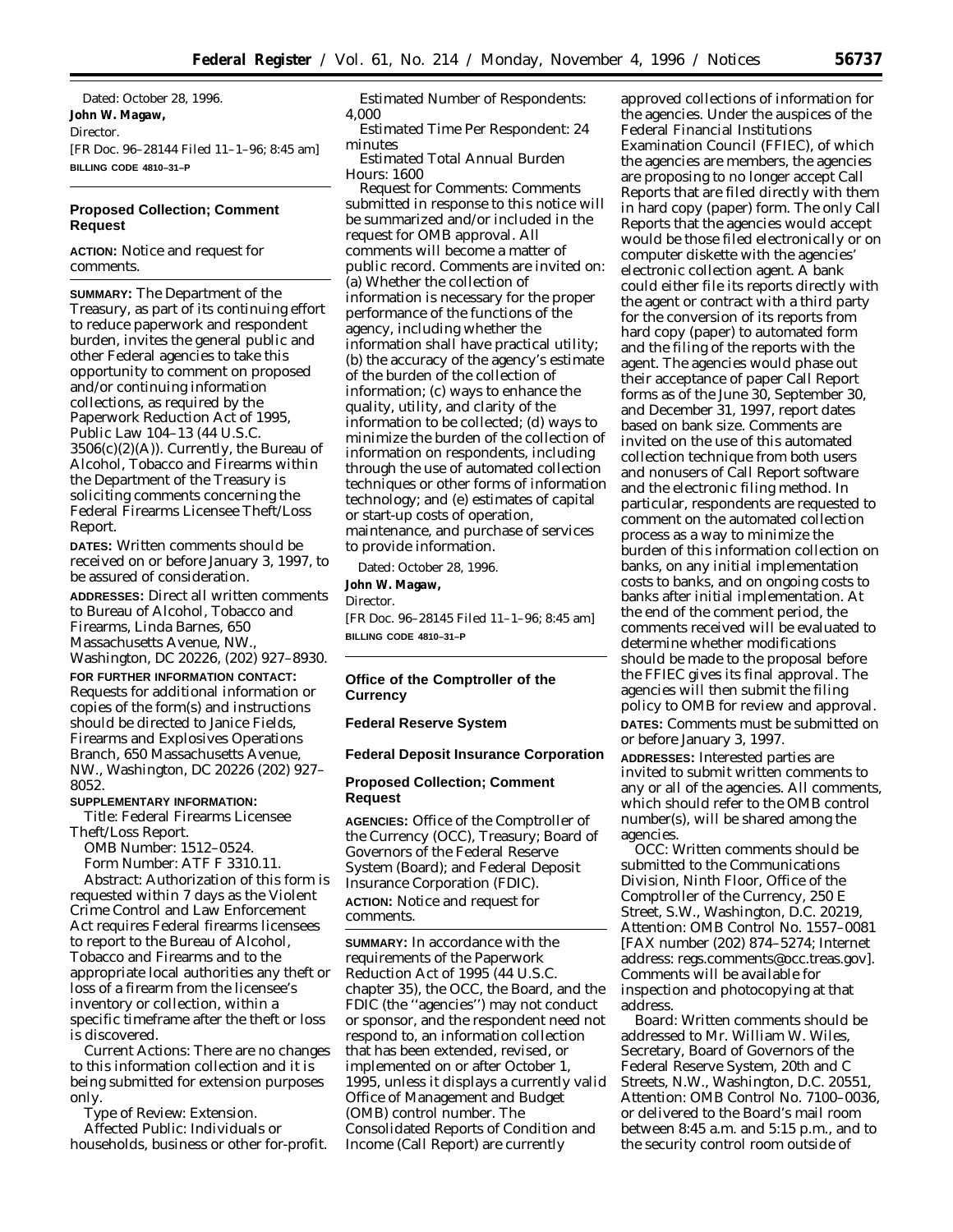those hours. Both the mail room and the security control room are accessible from the courtyard entrance on 20th Street between Constitution Avenue and C Street, N.W. Comments received may be inspected in room M-P–500 between 9:00 a.m. and 5:00 p.m., except as provided in section 261.8 of the Board's Rules Regarding Availability of Information, 12 CFR 261.8(a).

*FDIC:* Written comments should be addressed to the Office of the Executive Secretary, Federal Deposit Insurance Corporation, 550 17th Street, N.W., Washington, D.C. 20429, Attention: OMB Control No. 3064–0052. Comments may be hand-delivered to room F–402, 1776 F Street, N.W., Washington, D.C. 20429, on business days between 8:30 a.m. and 5:00 p.m. Comments may be sent through facsimile to: (202) 898–3838 or by the Internet to: comments@fdic.gov. Comments will be available for inspection at the FDIC Public Information Center, room 100, 801 17th Street, N.W., Washington, D.C., between 9:00 a.m. and 4:30 p.m. on business days.

A copy of the comments may also be submitted to the OMB desk officer for the agencies: Alexander Hunt, Office of Information and Regulatory Affairs, Office of Management and Budget, New Executive Office Building, Room 3208, Washington, D.C. 20503.

**FOR FURTHER INFORMATION CONTACT:** A copy of the proposed revisions to the collections of information may be requested from any of the agency clearance officers whose names appear below.

*OCC:* Jessie Gates, OCC Clearance Officer, (202) 874–5090, Office of the Comptroller of the Currency, OMB Control No. 1557–0081, 250 E Street, S.W., Washington, D.C. 20219.

*Board:* Mary M. McLaughlin, Board Clearance Officer, (202) 452–3829, Division of Research and Statistics, Board of Governors of the Federal Reserve System, OMB Control No. 7100–0036, 20th and C Streets, N.W., Washington, D.C. 20551. For the hearing impaired only, Telecommunications Device for the Deaf (TDD), Dorothea Thompson, (202) 452–3544, Board of Governors of the Federal Reserve System, 20th and C Streets, N.W., Washington, D.C. 20551.

*FDIC:* Steven F. Hanft, FDIC Clearance Officer, (202) 898–3907, Office of the Executive Secretary, Federal Deposit Insurance Corporation, OMB Control No. 3064–0052, 550 17th Street N.W., Washington, D.C. 20429.

#### **SUPPLEMENTARY INFORMATION:**

**Proposal to Revise the Filing Method for the Following Currently Approved Collections of Information**

*Title:* Consolidated Reports of Condition and Income (Call Report). *Form Number:* FFIEC 031, 032, 033, 034.1

*Frequency of Response:* Quarterly. *Affected Public:* Business and other for-profit (Insured commercial and

FDIC-supervised savings banks). *For OCC:*

*OMB Number:* 1557–0081.

*Estimated Number of Respondents:* 2,800 national banks.

- *Estimated Time per Response:* 39.62 burden hours.
- *Estimated Total Annual Burden:* 443,744 burden hours.

*For Board:*

- *OMB Number:* 7100–0036. *Estimated Number of Respondents:* 1,002 state member banks.
- *Estimated Time per Response:* 45.70 burden hours.
- *Estimated Total Annual Burden:* 183,166 burden hours.

*For FDIC:*

- *OMB Number:* 3064–0052.
- *Estimated Number of Respondents:* 6,668 insured state nonmember commercial and savings banks.
- *Estimated Time per Response:* 28.72 burden hours.
- *Estimated Total Annual Burden:* 765,900 burden hours.

*Note Regarding Burden:* The preceding burden estimates include the time for reviewing the Call Report instructions, gathering and maintaining data in the form required for the Call Report, and completing the Call Report information collection, but exclude the time for compiling and maintaining business records in the normal course of a bank's activities. The estimated time per response varies by agency because of differences in the composition of the banks under each agency's supervision (e.g., size distribution of banks, types of activities in which they are engaged, and number of banks with foreign offices).

*General Description of Report:* This information collection is mandatory: 12 U.S.C. 161 (for national banks), 12 U.S.C. 324 (for state member banks), and 12 U.S.C. 1817 (for insured state nonmember commercial and savings banks). Except for select sensitive items, this information collection is not given confidential treatment. Small businesses (i.e., small banks) are affected.

*Abstract:* Call Reports are filed quarterly with the agencies for their use in monitoring the condition and performance of reporting banks and the industry as a whole. The reports are also used to calculate banks' deposit insurance assessments and for monetary policy and other public policy purposes.

*Current Actions:* Under the auspices of the FFIEC, the agencies are proposing to no longer accept Call Reports filed directly with them in hard copy (paper) form. The only Call Reports that the agencies would accept would be those filed electronically or on computer diskette with the agencies' electronic collection agent. A bank could either file its reports directly with the agent or arrange for a third party to convert its reports from hard copy (paper) form to automated form and then file them with the agent. The agencies' acceptance of paper Call Report forms would be phased out as of the June 30, September 30, and December 31, 1997, report dates based on bank size.

*Type of Review:* Revision.

For the past eight years, a bank has been permitted to electronically submit its Call Report to the agencies' electronic collection agent over telephone lines using a computer and modem.2 Alternatively, a bank could mail a computer diskette containing its Call Report to the agent. Electronic Data Systems Corporation (EDS) is the electronic collection agent for the agencies. A bank submitting its Call Report to EDS electronically or on diskette is not required to mail a hard copy of its Call Report directly to any of the agencies unless specifically requested to do so.3 Nevertheless, the bank must maintain in its files a signed and attested printout of the data submitted to EDS showing at least the title of each Call Report item and the reported amount. To fulfill the Call Report's signature and attestation requirement, the cover page of the Call Report forms that the agencies mail to the bank each quarter must be signed by an officer and bank directors and

<sup>&</sup>lt;sup>1</sup>The FFIEC 031 report form is filed by banks with domestic and foreign offices. The FFIEC 032 report form is filed by banks with domestic offices only and total assets of \$300 million or more. The FFIEC 033 report form is filed by banks with domestic offices only and total assets of \$100 million or more but less than \$300 million. The FFIEC 034 report form is filed by banks with domestic offices only and total assets of less than \$100 million.

 $2$ Since the June 30, 1989, report date, banks that have or have had more than one foreign office, other than a ''shell'' branch or an International Banking Facility, and that use any of the additional 15 days allowed for the completion of their reports, have been required to file their reports electronically with the agencies' electronic collection agent. This requirement applies to fewer than 200 banks.

<sup>&</sup>lt;sup>3</sup> Such requests rarely have been made.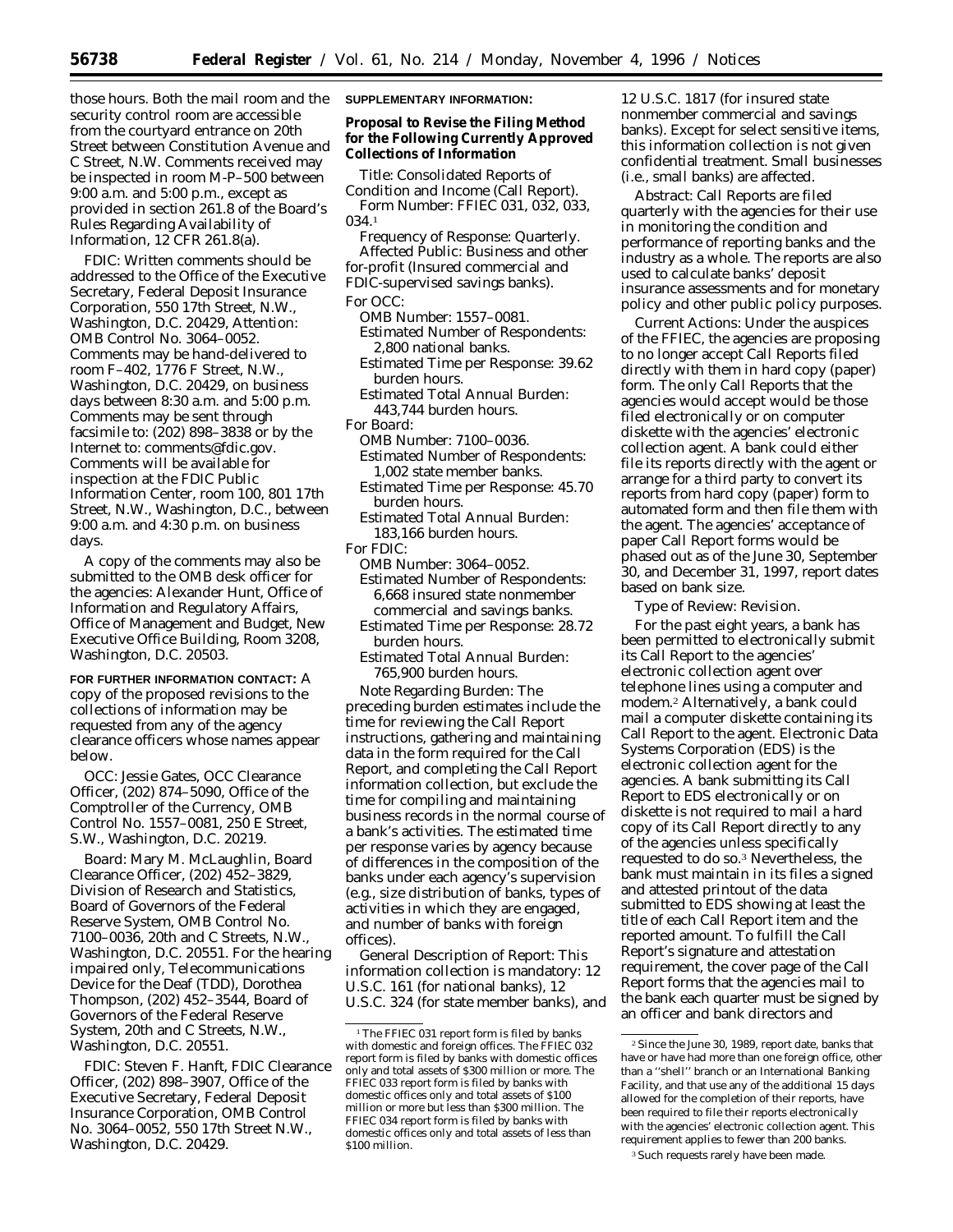attached to the printout placed in the bank's files.

Electronic filing capability is available through the use of computer software that supports this submission method. Software that EDS has certified for electronic filing is available through certain vendors that have completed a certification process. Currently, Call Report preparation software products marketed by the American Bankers Association/DBI Financial Systems, Inc.; DPSC Software, Inc.; Information Technology, Inc.; and Sheshunoff Information Services, Inc., have been certified for electronic submission by EDS.4 Information Technology's software operates on mainframe computers while the other three vendors' software products run on personal computers. The annual cost of Call Report software for personal computers starts at approximately \$200 for small banks and the software runs effectively on any 286 or higher personal computer with a hard drive. No formal computer training is necessary to operate Call Report software. Banks generally have found that the instruction manuals for the Call Report software and the customer support help desks operated by the software vendors provide all the

assistance necessary for their use of the software.

As an alternative to purchasing software, a bank could develop its own Call Report software and go through the certification process. However, banks normally find that purchasing certified computer software which is updated regularly by a vendor is more economical than developing and maintaining their own software.

The agencies have provided the aforementioned software companies with a significant number of edits that the agencies normally use for validating the Call Report information submitted to them each quarter. As a result, while each bank is responsible for the quality of its Call Report data, a bank using a commercial software package can correct errors identified by the software package prior to filing the Call Report, and provide better quality data to the agencies. This procedure saves a bank time by reducing agency inquiries for data correction after the Call Report has been filed. The commercial software also provides immediate confirmation to a bank that files electronically that EDS has received its Call Report. Thus, electronic submission promotes the accuracy of and speeds the receipt and processing of Call Report data. This

means that electronic submission also translates into lower costs for the agencies and for the insurance funds administered by the FDIC.

Over the past five years, the percentage of banks submitting Call Reports to the electronic collection agent has climbed from 28 percent to 54 percent. The number of banks using certified computer software to file Call Reports in this manner has increased from 3,503 as of the June 30, 1991, report date to 5,570 as of the June 30, 1996, report date. This reflects the banking industry's growing recognition of the benefits of this powerful tool for completing and filing reports. Furthermore, some 2,400 additional banks, 23 percent of all institutions, used computer software to prepare their June 30, 1996, Call Report, but submitted a computer-generated hard copy (paper) facsimile report to the agencies. The agencies believe that these banks can change from their current paper-based filing method to the electronic or computer diskette filing method with little difficulty. Thus, about 77 percent of banks currently use computer software for preparing and filing their Call Reports. The distribution of banks by size and report preparation and filing method as of the June 30, 1996, report date is as follows:

| Asset size             | Banks using com-<br>puter software to<br>file with electronic<br>collection agent |         | Banks using com-<br>puter software to<br>file computer-gen-<br>erated hard copy |         | Banks using com-<br>puter software |         | Banks not using<br>computer software |         | Total banks |         |
|------------------------|-----------------------------------------------------------------------------------|---------|---------------------------------------------------------------------------------|---------|------------------------------------|---------|--------------------------------------|---------|-------------|---------|
|                        |                                                                                   |         |                                                                                 |         |                                    |         |                                      |         |             |         |
|                        | Number                                                                            | Percent | (paper)<br>reports                                                              |         | Number                             | Percent | Number                               | Percent | Number      | Percent |
|                        |                                                                                   |         | Number                                                                          | Percent |                                    |         |                                      |         |             |         |
| Less than \$10 million | 90                                                                                | 29      | 48                                                                              | 16      | 138                                | 45      | 170                                  | 55      | 308         | 100     |
| \$10-\$25 million      | 507                                                                               | 34      | 403                                                                             | 27      | 910                                | 61      | 575                                  | 39      | 1.485       | 100     |
| \$25-\$50 million      | 926                                                                               | 39      | 724                                                                             | 30      | 1,650                              | 69      | 734                                  | 31      | 2.384       | 100     |
| \$50-\$100 million     | 1,371                                                                             | 53      | 681                                                                             | 27      | 2,052                              | 80      | 515                                  | 20      | 2,567       | 100     |
| Over \$100 million     | 2.676                                                                             | 74      | 542                                                                             | 15      | 3.218                              | 89      | 376                                  | 11      | 3.594       | 100     |
| All banks<br>          | 5,570                                                                             | 54      | 2,398                                                                           | 23      | 7,968                              | 77      | 2,370                                | 23      | 10.338      | 100     |

The agencies are proposing to phase out their acceptance of hard copy (paper) Call Reports filed directly with them according to the following timetable:

• Beginning with the Call Reports for June 30, 1997, banks with assets of \$50 million or more (as reported in the June 30, 1996, Call Report) must file their Call Reports electronically or on computer diskette with the agencies' electronic collection agent.

• Beginning with the Call Reports for September 30, 1997, banks with assets of \$25 million or more (as reported in the June 30, 1996, Call Report) must file their Call Reports electronically or on computer diskette with the collection agent.

• Beginning with the Call Reports for December 31, 1997, all banks must file their Call Reports electronically or on computer diskette with the collection agent.

Once a bank's Call Reports must be filed electronically or on computer diskette with EDS, the agencies' electronic collection agent, the bank would have two ways to satisfy this filing requirement. The bank could prepare its reports in automated form and file them directly with EDS. Alternatively, it could complete its reports in hard copy (paper) form and contract with a third party, such as one of the Call Report software companies,

<sup>4</sup>For further information on available Call Report preparation software, contact:

American Bankers Assoc./DBI Financial Systems, Inc., P.O. Box 1249, Cannon Beach, Oregon 97110, Telephone: (800) 774–3279.

DPSC Software, Inc., 23501 Park, Sorrento, Suite 105, Calabasas, California 91302, Telephone: (800) 825–3772.

Information Technology, Inc., 1345 Old Cheney Road, Lincoln, Nebraska 68512, Telephone: (403)

<sup>423–2682.</sup> Sheshunoff Information Services, Inc., P.O. Box 13203 Capitol Station, Austin, Texas 78711–3203, Telephone: (800) 456–2340.